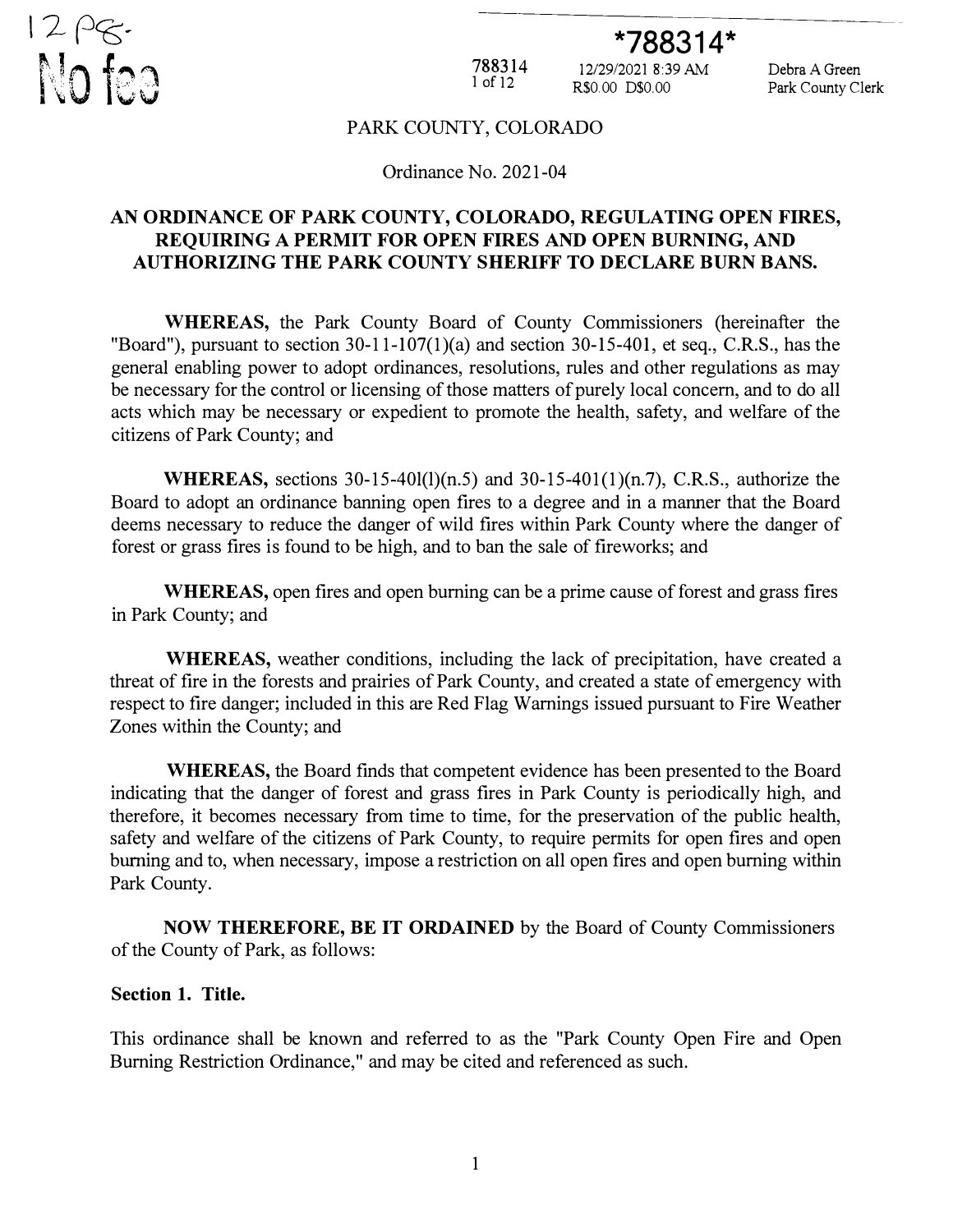788314  $2$  of  $12$ 

12/29/2021 8:39 AM

R\$0.00 D\$0.00

Debra A Green Park County Clerk

# Section 2. Purpose.

The purpose of this ordinance is to preserve and protect the public health, safety and welfare of the citizens of Park County, Colorado, by restricting open fires and open burning in Park County in order to prevent forest and prairie fires given the high danger of such fires as a result of atmospheric conditions, including lack of moisture, and other local conditions in Park County.

# Section 3. Authority.

This ordinance is authorized by, inter alia, generally, part 1 of article 11 of title 30, and part 4 of article 15 of title 30, and specifically, part 4 of article 15 of title 30 at section  $401(1)(n.5)$ , and (n.7), C.R.S.

# Section 4. Application.

This ordinance shall apply throughout unincorporated Park County, including all public, private, and applicable state and federal lands.

# **Section 5. Definitions.**

- a. **Bonfire.** For the purposes of this ordinance, a "bonfire" shall mean an outdoor fire greater than 3 feet in diameter and greater than 2 feet in flame height.
- b. Campfire or Recreational Fire. For purposes of this ordinance, "campfire" or "recreational fire" shall mean an outdoor fire 3 feet or less in diameter and 2 feet or less in flame height.
- c. Fireworks. For purposes of this ordinance, "fireworks" shall be defined as set forth in section 24-33.5-2001(5)(a), C.R.S., and specifically shall include "permissible fireworks" as defined in section  $24-33.5-2001(11)(a)$ , C.R.S. Fireworks shall not include:
	- Toy caps, party poppers, and items similar to toy caps and party poppers that i. do not contain more than sixteen milligrams of pyrotechnic composition per item and snappers that do not contain more than one milligram of explosive composition per item;
	- ii. Highway flares, railroad fuses, ship distress signals, smoke candles, and other emergency signal devices;
	- iii. Educational rockets; or
	- iv. Fireworks that are used in testing or research by a licensed explosives laboratory.
- d. Hot Work. For purposes of this ordinance, "hot work" shall include cutting, welding, brazing, glass blowing, operating acetylene or other torch with an open flame, or other similar type of operation. Small engine operation without a spark arrestor, including chainsaws, ATVS and motorcycles.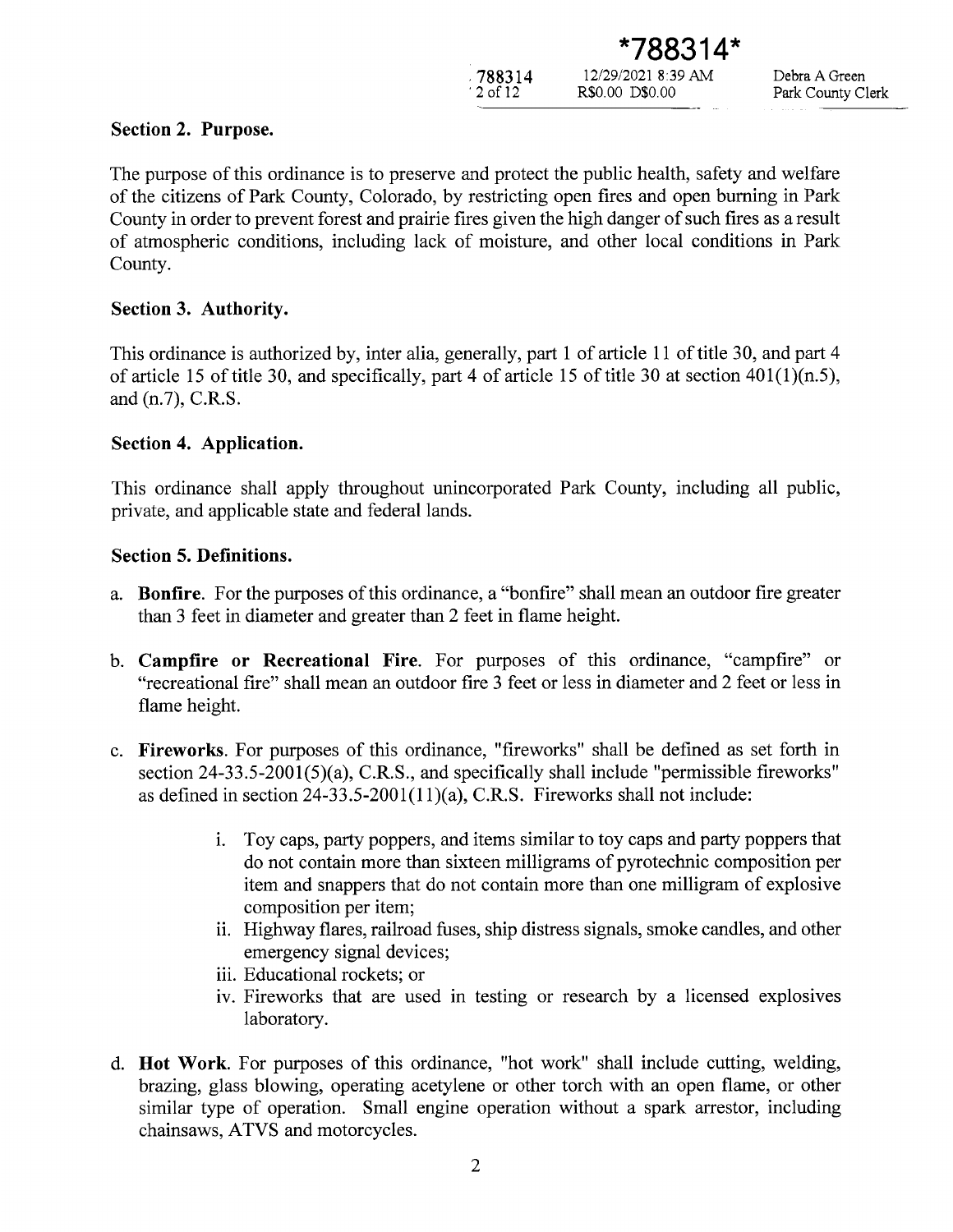788314

12/29/2021 8:39 AM R\$0.00 D\$0.00

\*788314\*

Debra A Green Park County Clerk

- e. Model Rockets. For purposes of this ordinance, "model rockets" include toy propellant device type engines used in such rockets when such rockets are of nonmetallic construction and utilize replaceable engines or model cartridges containing less than two ounces of propellant and when such engines or model cartridges are designed to be ignited by electrical means.
- f. Open Fire or Open Burning. For purposes of this ordinance, "open fire" or "open burning" shall be defined as any outdoor fire, including but not limited to, campfires, bonfires, hotwork, except welding, the use of explosives, fireworks of all kinds or brands, and the prescribed burning of fence lines or rows, fields, rangelands, wildlands, trash, and debris. All open burning is regulated in Park County by burn permit. These permits are renewed annually and are obtained through the jurisdictional fire department or Fire District. Persons with permits must call the burn information line before any outside burning occurs. Slash burning is only allowed October 1<sup>st</sup> to April 30<sup>th</sup> with a minimum of 2 inches of snow on the ground. Slash burning is prohibited from May 1<sup>st</sup> to September 30<sup>th</sup> regardless of the amount of snow on the ground. A slash burn must be called into the jurisdictional fire department or Fire District and approved. Slash is defined as vegetation, pine needles, clean untreated lumber and tree branches. No burning of trash is allowed in Park County.

Open fire or open burning shall not include:

- i. Fires in camp stoves or grills, fueled by bottled gas or pressurized liquid, and specifically designed for cooking or heating purposes;
- ii. Fires in wood and/or charcoal fired grills or smokers designed for cooking;
- iii. Fires in approved portable exterior fireplaces;
- iv. Fires in approved stationary exterior fireplaces.
- g. Portable Exterior Fireplace, Approved. For the purposes of this ordinance, "approved portable exterior fireplace" shall mean a constructed portable masonry or metal fireplace that completely prevents the emission of sparks and/or embers and is specifically designed for the purposes of combustion.
- h. Recreational Shooting. For purposes of this ordinance, "recreational shooting" shall mean the shooting of firearms that does not involve taking of wildlife. Recreational shooting includes the discharge of firearms at fixed or moveable artificial targets. Exploding targets, Tannerite type, tracer rounds and incendiary rounds are prohibited in Park County at all times.
- i. Slash Burn. For purposes of this ordinance, "slash burn" shall mean the ignition of vegetation (such as non-processed wood, slash, weeds, etc.) or woody biomass for the purpose of forestry, agriculture, range, wildlife management, the prevention and control of disease or pests, or wildfire risk reduction. This includes the burning of piles, slash, ditches, under-story canopy burns, and special hazards.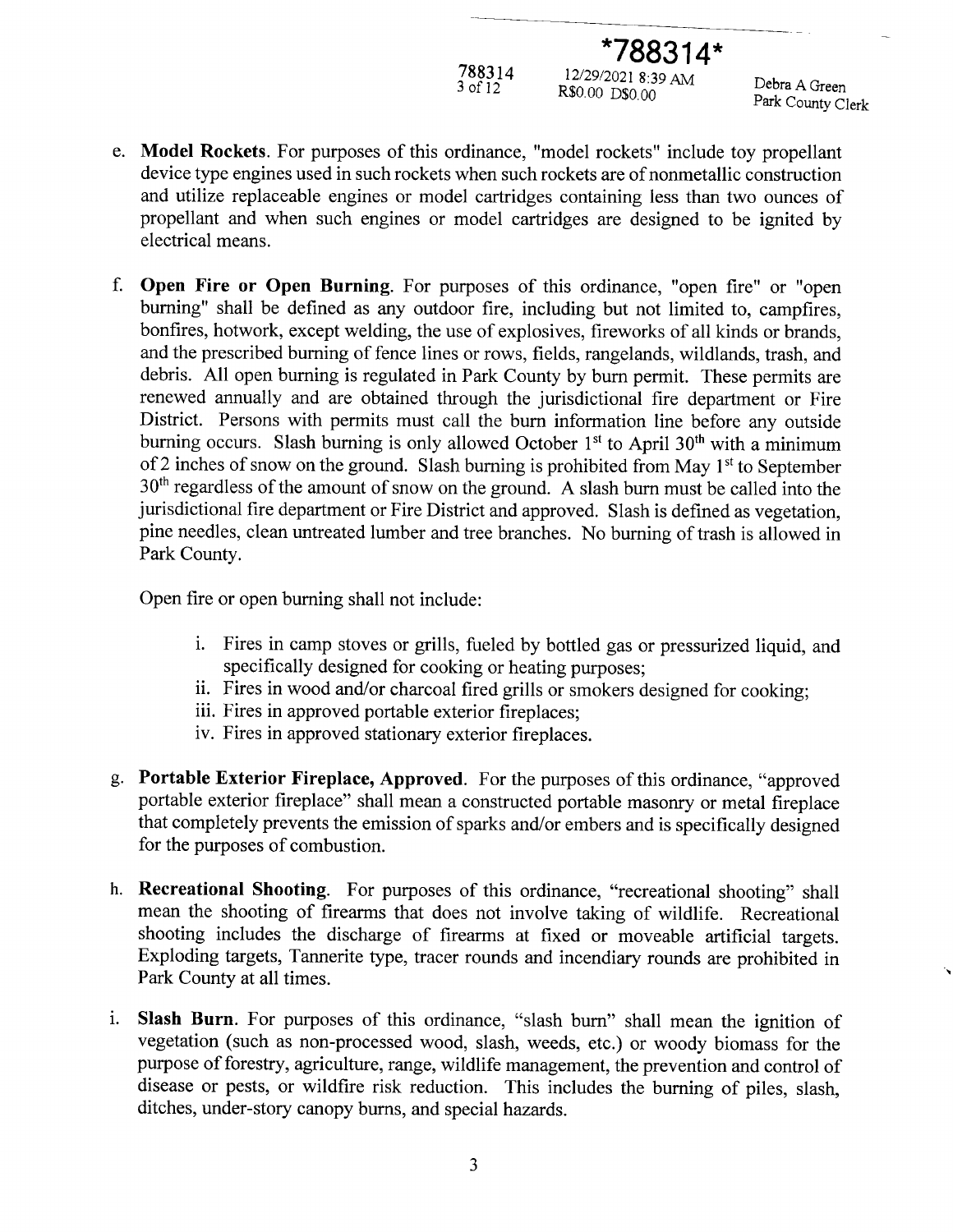788314

12/29/2021 8:39 AM R\$0.00 D\$0.00

\*788314\*

Debra A Green Park County Clerk

- *i.* Smoking Within an Enclosed Vehicle. For purposes of this ordinance, "smoking within an enclosed vehicle" shall mean that the cigarette, cigar or other smoking instrument is at all times contained within the vehicle and is not allowed to leave the vehicle or protrude or be held outside the vehicle, including the window of the vehicle. All butts and/or stubs must be disposed of within an appropriate receptacle or within the vehicle.
- k. Stationary Exterior Fireplace, Approved. For the purposes of this ordinance, "approved stationary exterior fireplace" shall mean a constructed stationary masonry or metal fireplace that completely prevents the emission of sparks and/or embers and is specifically designed for the purposes of combustion.

## **Section 6. Burn Ban Restrictions.**

The following acts are **PROHIBITED** on ALL PUBLIC AND PRIVATE PROPERTY during a declared Stage 1 Burn Ban:

- 1. Building, maintaining, attending or using open burning or an open fire as defined in Section 5.f. of this ordinance.
- 2. Target and recreational shooting, except on private property when the owner or lessee of such private property, or the owner or lessee's employee is present and supervising.
- 3. Blasting, or other activities, which generate flame or flammable material.
- 4. Outdoor hot work without a pressurized water system or at least a 7lb ABC or  $2\frac{1}{2}$ gallon pressurized or equivalent fire extinguisher, and large size pointed shovel readily available for quick use.
- 5. Fireworks and model rocketry.
- 6. Smoking except within an enclosed vehicle or building, a developed recreation site or while stopped in an area at least three feet in diameter that is barren or cleared of all flammable materials.
- 7. Operating a chain saw without a pressurized water system or at least a 7lb ABC or  $2\frac{1}{2}$ gallon pressurized or equivalent fire extinguisher, and large size pointed shovel readily available for quick use.

# The following acts are PROHIBITED on ALL PUBLIC AND PRIVATE PROPERTY during a declared Stage 2 Burn Ban:

- 1. Building, maintaining, attending or using open burning or an open fire as defined in Section 5.f. of this ordinance.
- 2. Building, maintaining, attending or using any of the following fires:
	- Fires in wood and/or charcoal fired grills or smokers designed for cooking;  $\mathbf{i}$ .
	- Fires in approved portable exterior fireplaces; ii.
	- Fires in approved stationary exterior fireplaces. iii.
- 3. Target and recreational shooting, except at County-approved shooting ranges.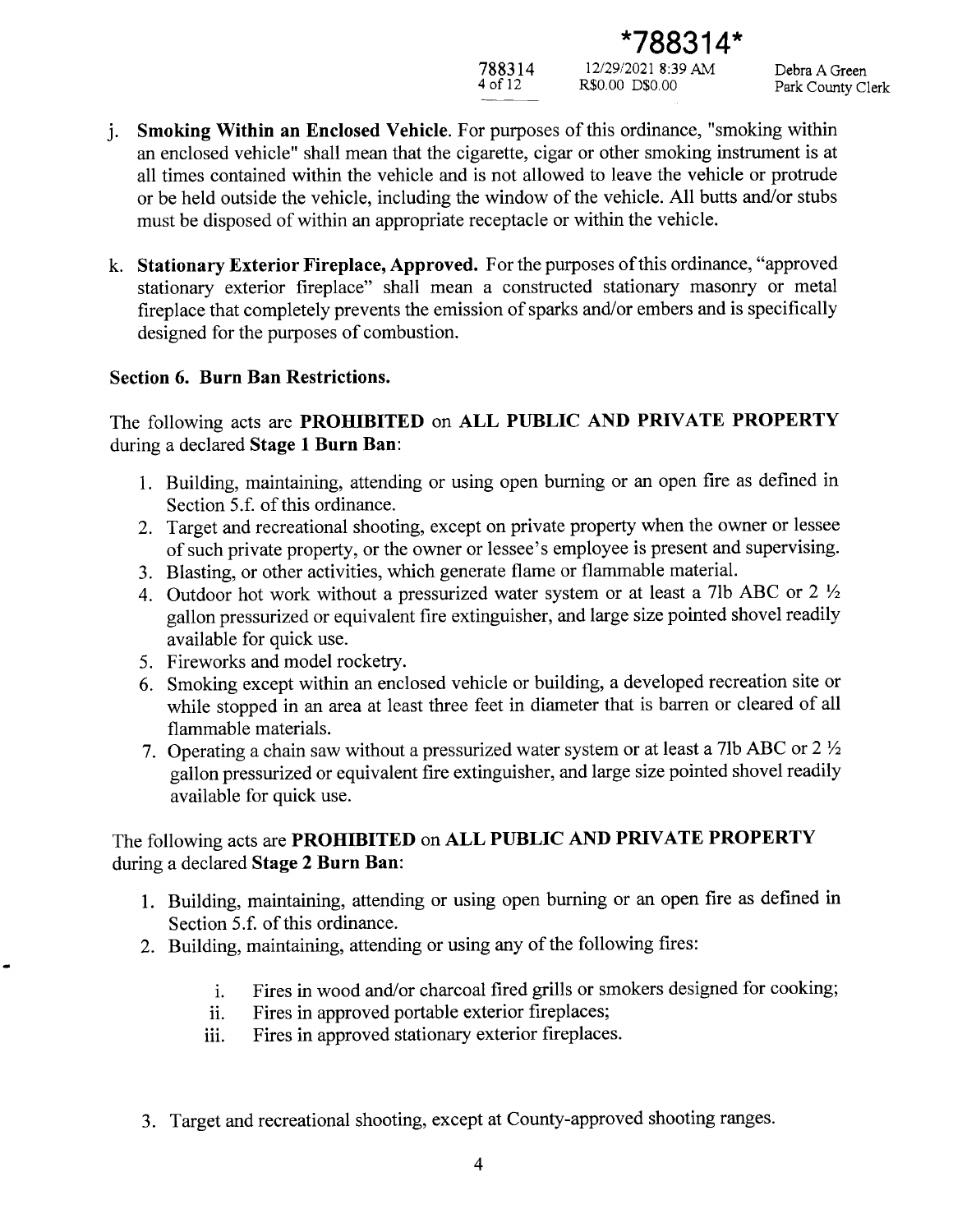# $*788314*$

788314

12/29/2021 8:39 AM R\$0.00 D\$0.00

Debra A Green Park County Clerk

- 4. Blasting, or other activities, which generate flame or flammable material.
- 5. Outdoor hot work without a pressurized water system or at least a 7lb ABC or 2  $\frac{1}{2}$ gallon pressurized or equivalent fire extinguisher, and large size pointed shovel readily available for quick use.
- 6. Fireworks and model rocketry.
- 7. Smoking except within an enclosed vehicle or building, a developed recreation site or while stopped in an area at least three feet in diameter that is barren or cleared of all flammable materials.
- 8. Operating a chain saw without a pressurized water system or at least a 7lb ABC or 2  $\frac{1}{2}$ gallon pressurized or equivalent fire extinguisher, and large size pointed shovel readily available for quick use.

# Section 7. Open Burn Permit Required.

No person shall conduct open burning, as defined in Section 5.f. of this Ordinance, on private property within the unincorporated area of Park County without first having obtained an Open Burn Permit from the legally constituted Fire Protection District in which the property is located. Permits will be issued annually and will expire on December 31 of that year. The cost of the Open Burn Permit is Ten Dollars (\$10.00). All funds collected will be used by the Fire District having jurisdiction and having issued the permit.

## Section 8. Unlawful Acts.

During a Burn Ban, it shall be unlawful for any person to build, maintain, attend or use an open fire, conduct open burning, conduct sales of fireworks, engage in outdoor smoking other than as excepted, or engage in any other activity prohibited by Burn Ban Restrictions in Park County including public, private, applicable state and federal lands.

**Section 9. Exceptions.** The following are excepted from this ordinance:

- a. Activities conducted pursuant to a written exemption from the Local Fire Chief who will advise the Sheriff of the exemption that specifically authorizes the otherwise prohibited act.
- b. Fires solely fueled by liquid petroleum or LPG fuels.
- c. Activities in those designated areas where the activity is specifically authorized by the Sheriff.
- d. Activities conducted by any Federal, State or local officer or member of an organized rescue or firefighting force in the performance of an official duty.
- e. Approved fully contained outdoor wood burning furnace/boiler.
- f. Commercial operations authorized under contract or permit, and the use of internal and external combustion engines operated as approved by the Forest Service within designated areas.

## Section 10. Ban On Open Fires and Open Burning.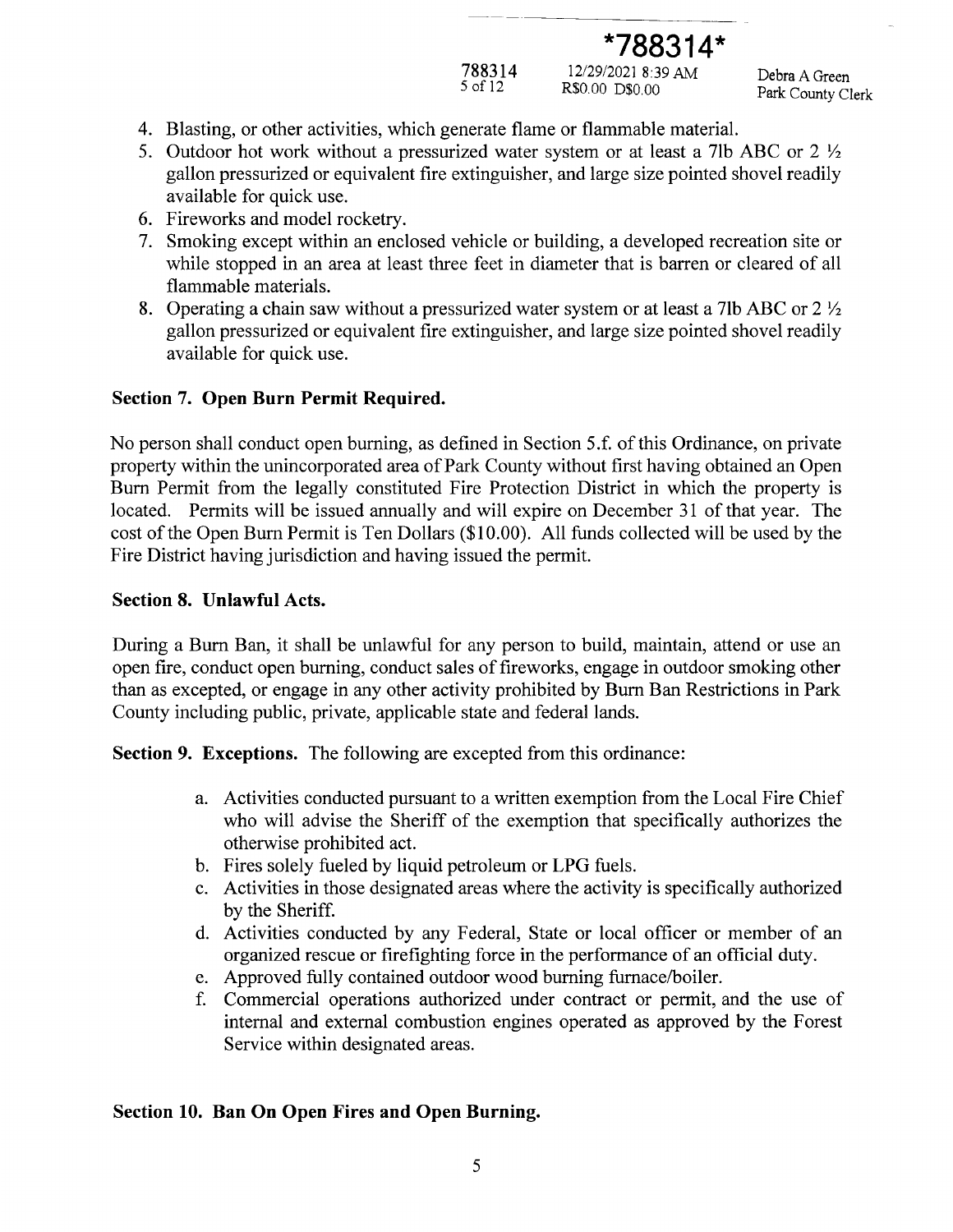| 12/29/2021 8:39 AM |
|--------------------|
| R\$0.00 D\$0.00    |
|                    |

<sup>\*</sup>788314

Debra A Green Park County Clerk

The Park County Sheriff is authorized to issue orders implementing and a. repealing a County-wide Burn Ban and may issue orders that incorporate local jurisdictional Burn Bans, including Burn Bans imposed by Fire Districts, and to enforce the same, and to notify the public of such Burn Bans via CODE RED, County fire line or County Website.

Notice of such orders may be given by best means available including, press  $\mathbf{b}$ . release, individual notification to any agency requesting or advising in favor of the Burn Ban, individual notification to law enforcement agencies or such other means as in its discretion the Board deems is appropriate under the circumstances.

#### **Section 11. Enforcement.**

This ordinance shall be enforced by the Sheriff, through his deputies, or by the administering agencies of the state and federal lands located therein, and they shall have authority to order any person to immediately cease any violation of this ordinance. This authority shall include, but not be limited to, the right to issue a penalty assessment notice and the right to take such person or persons into temporary custody.

Criminal prosecution may be brought against a violator in accordance with section 30-15-402, section 30-15-402(1), and/or section 30-15-410, C.R.S., and under the penalty assessment procedure provided in section 16-2-201, C.R.S. The Sheriff's Office is hereby authorized to devise a ticketing system in conformance with section 16-2-201, C.R.S.

#### Section 12. Penalties.

Prior to March 1, 2022, any person who fails to obtain a burn permit or violates any open fire or open burning ban imposed under the authority of this ordinance commits a class 2 petty offense under section 30-15-402(1), C.R.S. Effective March 1, 2022, any person who fails to obtain a burn permit or violates any open fire or open burning ban imposed under the authority of this ordinance commits a civil infraction under section  $30-15-402(1)$ , C.R.S., and, upon conviction thereof of either the class 2 petty offense or civil infraction, shall be punished by a fine according to the schedule listed below:

The penalty assessment procedure provided in section 16-2-201, C.R.S., may be followed by any arresting law enforcement officer for any failure to obtain a burn permit or for any violation of any open fire or open burning ban.

For Violating Burn Ban Restrictions:

- a. Five Hundred Dollars (\$500.00) minimum for the first offense, plus a surcharge of fifteen dollars (\$15.00) pursuant to section  $30-15-402(1)$ , C.R.S.;
- b. Seven Hundred Fifty Dollars (\$750.00) minimum for the second offense within sixty days of the first offense, plus a surcharge of fifteen dollars (\$15.00) pursuant to section 30-15-402(1), C.R.S.;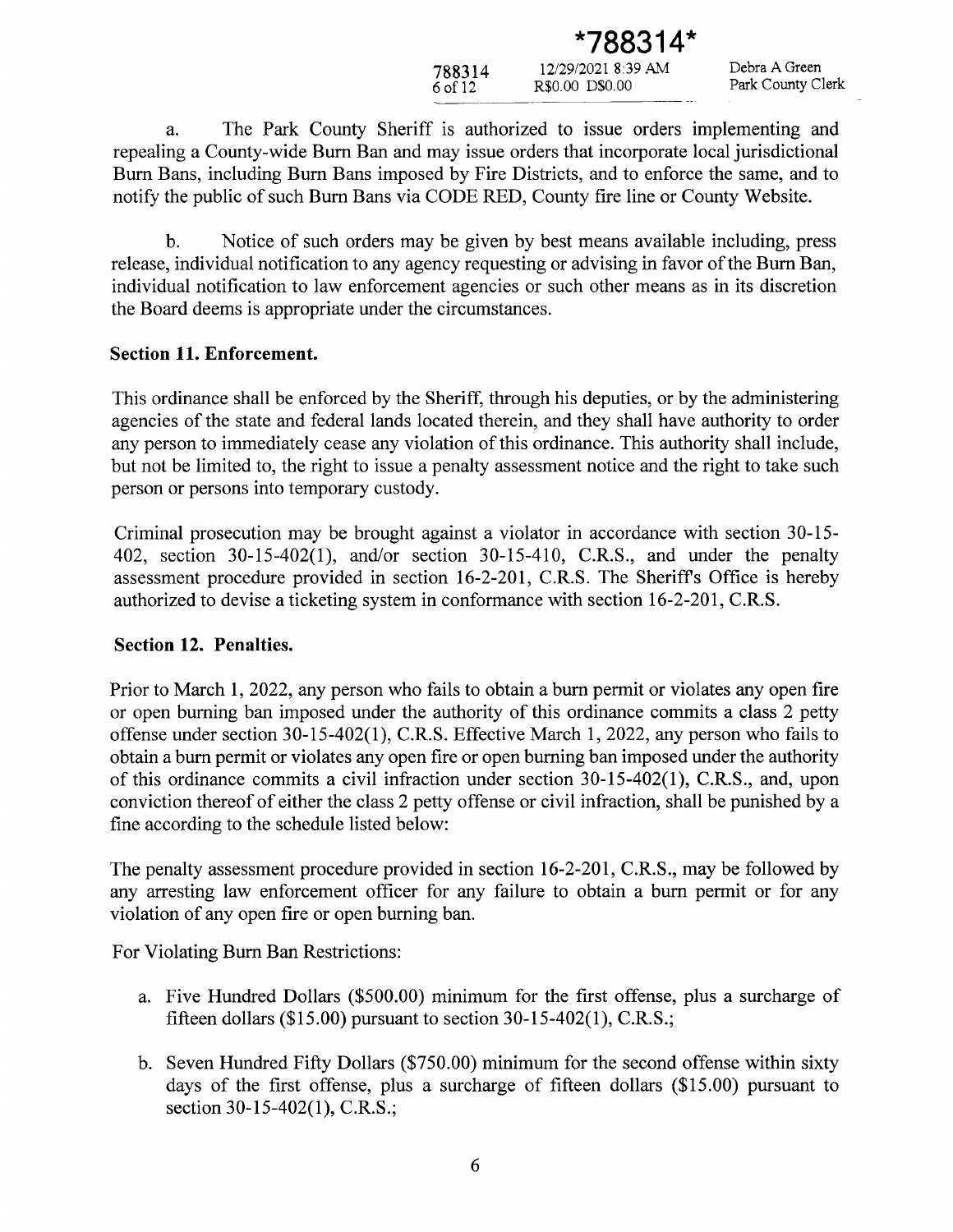788314

12/29/2021 8:39 AM R\$0.00 D\$0.00

\*788314\*

Debra A Green Park County Clerk

c. One Thousand Dollars (\$1,000.00) minimum for each additional offense within sixty days of the first offense, plus a surcharge of fifteen dollars (\$15.00) pursuant to section  $30-15-402(1)$ , C.R.S.

For Failure to Obtain a Burn Permit:

- a. Fifty Dollars (\$50.00) minimum for the first offense, plus a surcharge of fifteen dollars (\$15.00) pursuant to section 30-15-402(1), C.R.S.;
- One Hundred Dollars (\$100.00) minimum for the second offense within sixty days of b. the first offense, plus a surcharge of fifteen dollars (\$15.00) pursuant to section 30-15- $402(1)$ , C.R.S.;
- One Hundred Fifty Dollars (\$150.00) minimum for each additional offense within c. sixty days of the first offense, plus a surcharge of fifteen dollars (\$15.00) pursuant to section 30-15-402(1), C.R.S.

All fines paid for the violation of this ordinance shall be in negotiable funds made payable to Park County Sheriff's Office and submitted to the Park County Treasurer's Office. All fines for the violation of this ordinance received by the County shall be remitted to the Park County Treasurer and deposited into the general fund of Park County. All surcharges collected shall be paid to the Clerk of the Court and subsequently credited to the Victims and Witnesses Assistance and Law Enforcement Fund of the Eleventh Judicial District of the State of Colorado pursuant to section 30-15-402(2), C.R.S.

The penalties provided in this ordinance shall be cumulative and in addition to any other federal, state or local remedy, criminal or civil, which may be available. Nothing contained herein shall be construed to preclude prosecution under any other applicable statute, including, but not limited to, prosecution under section 18-13-109, C.R.S., or any other applicable statute, ordinance, rule, order or regulation.

#### **Section 13. Procedure.**

All prosecutions for all offenses under this ordinance shall be by the District Attorney according to the Colorado County Court Rules of Criminal Procedure.

#### Section 14. Severability.

If any section, subsection, clause, sentence or phrase of this ordinance are for any reason adjudged by any court of competent jurisdiction to be invalid, such invalidity shall not affect, impair or invalidate any other provisions of this ordinance which can be given effect without such invalid provision. The Board hereby declares that it would have passed this ordinance and each part or parts thereof, irrespective of the fact that anyone part or parts be declared invalid.

#### Section 15. Interpretation.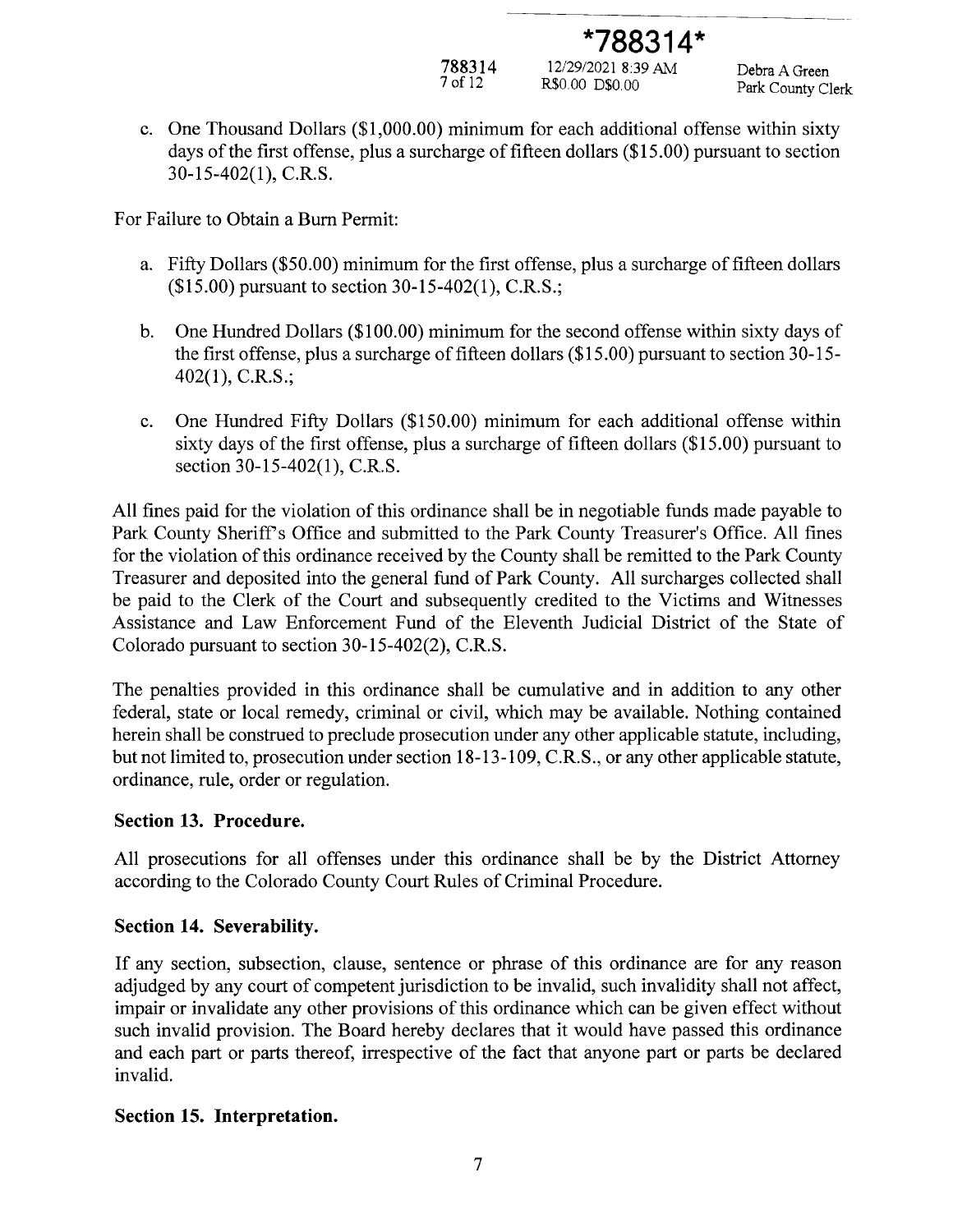

12/29/2021 8:39 AM R\$0.00 D\$0.00

This ordinance shall be so interpreted and construed as to effectuate its general purpose to reduce the danger of wild fires.

#### Section 16. Effective date.

Pursuant to C.R.S. § 30-15-405, this ordinance shall be published in full following its initial introduction and reading and published by title only following final adoption by the Board of County Commissioners.

#### Section 17. Repealer.

Park County Ordinance 19-01 is hereby repealed in its entirety.

## Section 18. Emergency.

The Board hereby finds, determines and declares that this ordinance is necessary for the immediate preservation and protection of the health, safety and welfare of the citizens of Park County, Colorado. This ordinance shall take effect immediately upon adoption on second and final reading.

#### Section 19. Certification.

The Park County Clerk and Recorder shall certify to the passage of this ordinance and make not less than three copies of the adopted ordinance available for inspection by the public during regular business hours.

## **Section 20. Chart.**

The Chart attached as Exhibit A to this Ordinance is for the purposes of illustrating the provisions of this Ordinance and is to be read in accordance with this Ordinance. Any conflict between such Chart and the provisions of this Ordinance shall be governed by the provisions of this Ordinance.

SIGNED this 28 day of  $\overline{\text{December}}$ , 2021.



ATTEST:

Clerk Chief Dearty Clerk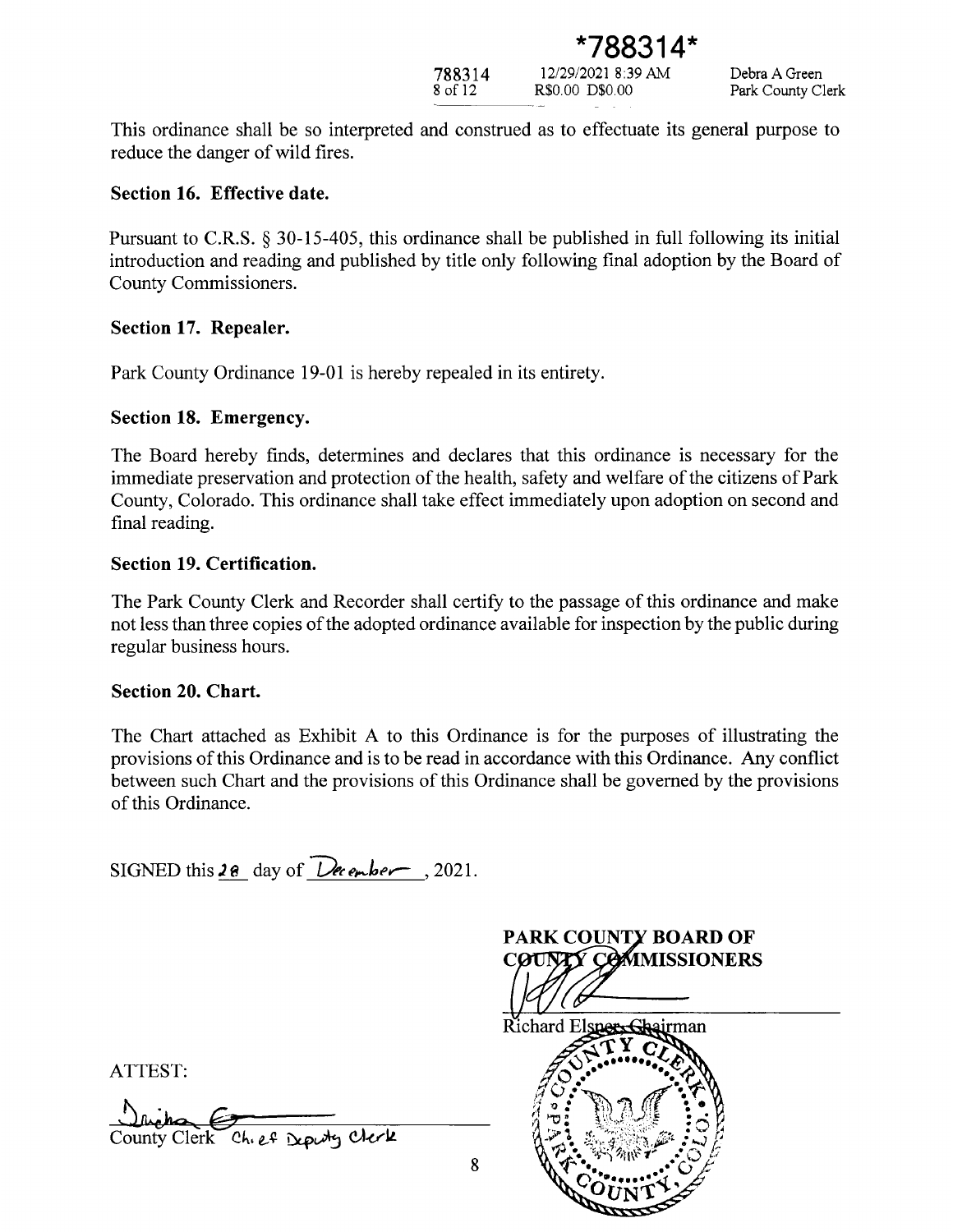\*788314\*

 $788314$ <br>9 of 12

 $\begin{array}{c} 12/29/2021 \ 8.39 \ \text{AM} \\ \text{R\$0.00 \ \text{D\$0.00} \end{array}$ 

Debra A Green Park County Clerk

I certify that this ordinance was introduced and read at the  $\sqrt{2}$   $\sqrt{2}$   $\sqrt{2}$ , 2021, public hearing of the Board of County Commissioners and published in full in *The Flume* on  $, 2021.$  $\Delta/17$ 

idnger

 $\Theta$ 



**EMS007**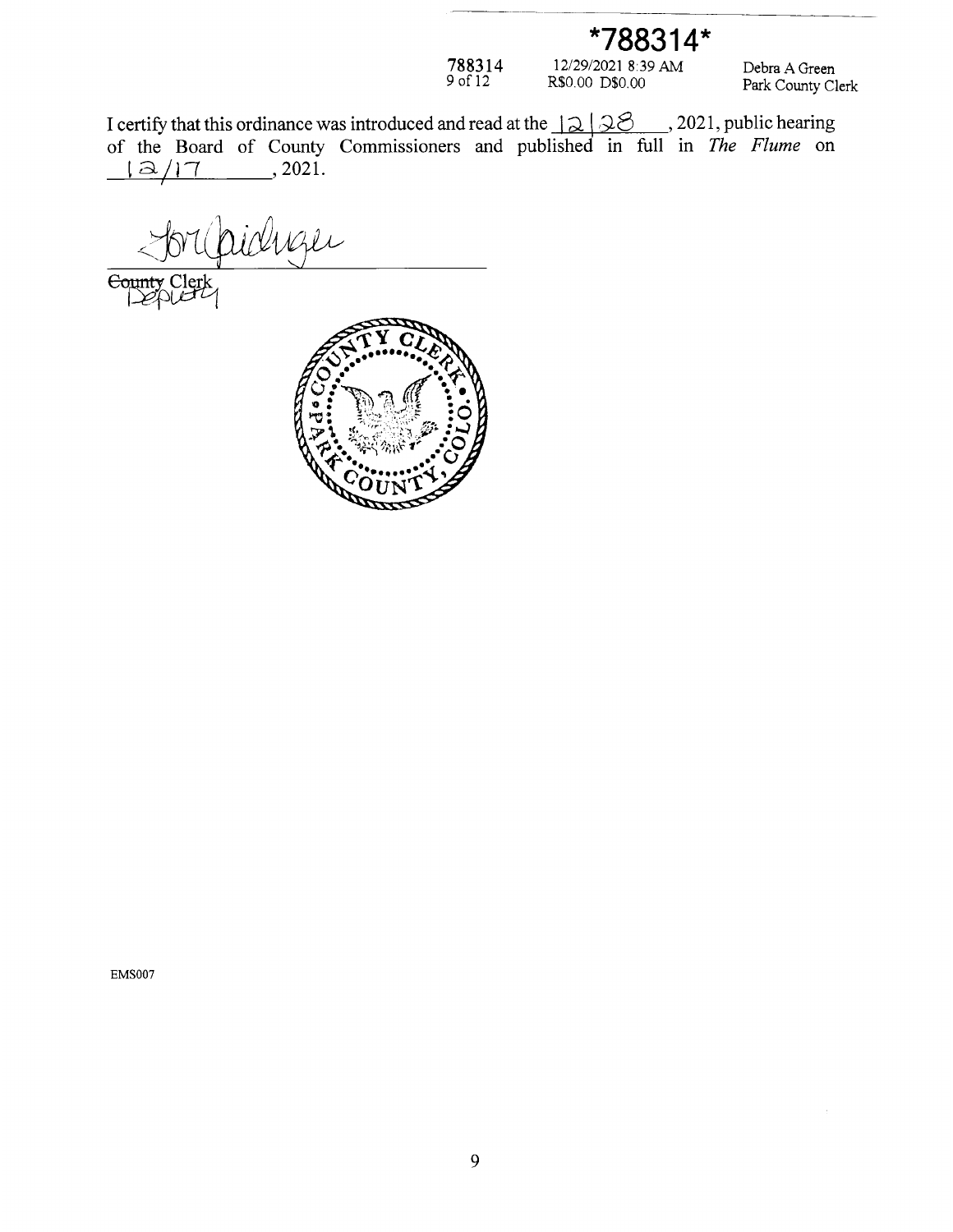This chart is to be read in accordance with Ordinance 21-04 adopted by the Park County Board of County Commissioners on December 28, 2021. Any conflict SLASH/PRESCRIBED BURNING CHARCOAL FIRED GRILLS OR GRILLS FUELED BY BOTTLED BONFIRE (GREATER THAN 3) FIREPLACES (PORTABLE OR AND LESS THAN 2' HEIGHT) **CAMPFIRE/RECREATIONAL** FIRES IN CAMP STOVES OR SMOKERS DESIGNED FOR (LESS THAN 3' DIAMETER DIAMETER OR GREATER FIRES IN WOOD AND/OR LIQUID, DESIGNED FOR COOKING OR HEATING GAS OR PRESSURIZED **APROVED EXTERIOR OUTDOOR FIRES** THAN 2' HEIGHT) **STATIONARY** ACTIVITY **COOKING** FROM LOCAL FIRE DISTRICT) PERMIT REQUIRED/NOT MUST OBTAIN PERMISSION **MUST NOTIFY LOCAL FIRE** ALLOWED MAY 1-SEPT 30\*\* \*\*SLASH BURNING NOT NOT REQUIRED NOT REQUIRED NOT REQUIRED REQUIRED REQUIRED REQUIRED REQUIRED **DISTRICT** PROHIBITED DURING STAGE 1 BAN **YES NES KES**  $\overline{5}$  $\overline{5}$  $\overline{6}$ PROHIBITED DURING STAGE 2 BAN **NES NES NES SHA KES**  $\overline{5}$ 

between this chart and Ordinance 21-04 shall be governed by the provisions of Ordinance 21-04.

788314<br>10 of 12

Debra A Green<br>Park County Clerk

**TO ORDINANCE No. 2021-04 EXHIBIT A** 

\*788314\*

 $\frac{12/29/20218:39 \text{ AM}}{R\$0.00 \text{ D\$0.00}}$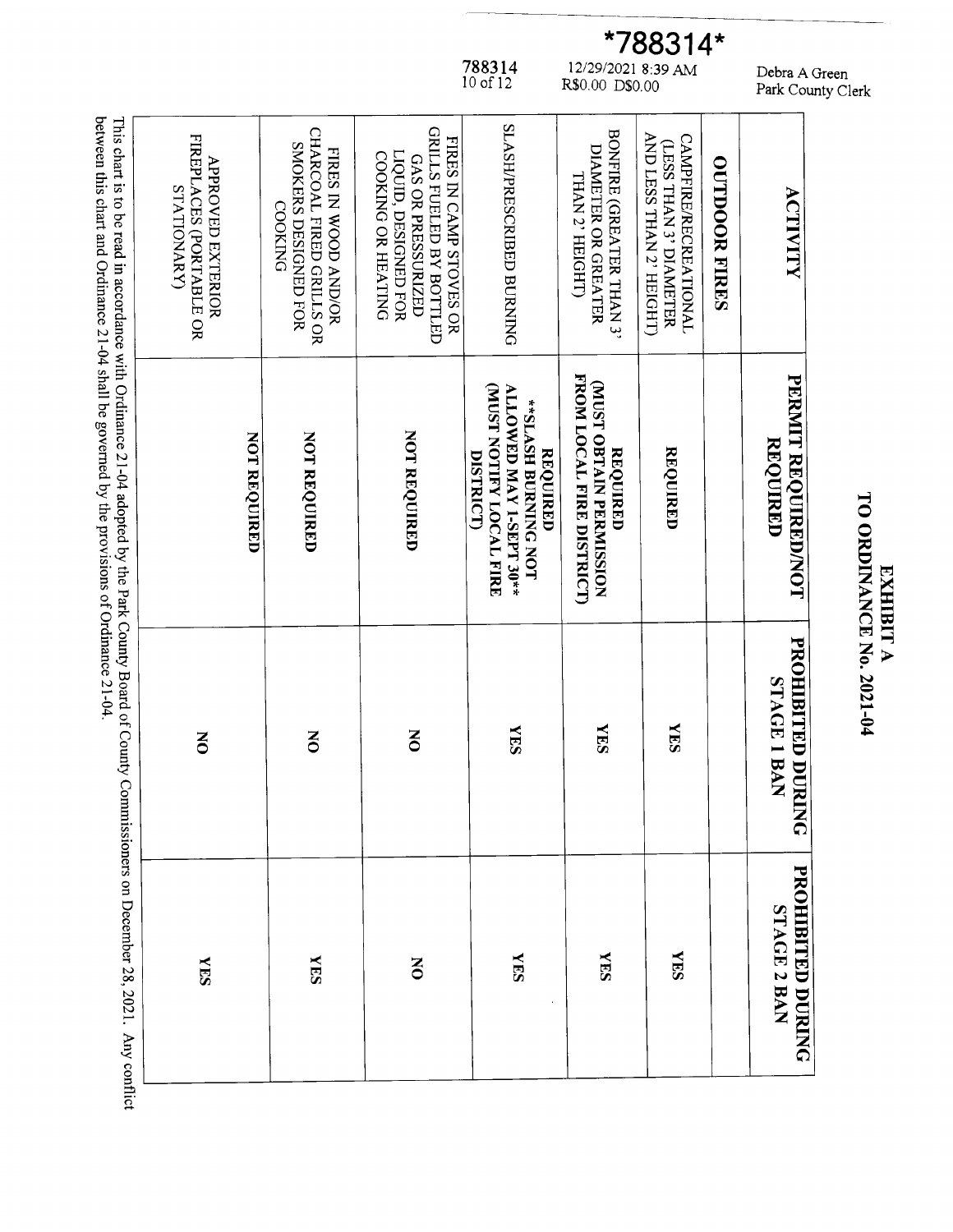| <b>OUTDOOR SMOKING</b> | FIREWORKS/MODEL ROCKETS | HOT WORK                                                                                                                                                                                                                                               | <b>BLASTING</b> | <b>MISCELLANEOUS</b> | TARGET AND RECREATIONAL<br>SHOOTING ON PRIVATE<br>PROPERTY                                                                    | TARGET AND RECREATIONAL<br><b>SHOOTING</b>                         | SHOOTING ACTIVITIES | <b>ACTIVITY</b>                  |
|------------------------|-------------------------|--------------------------------------------------------------------------------------------------------------------------------------------------------------------------------------------------------------------------------------------------------|-----------------|----------------------|-------------------------------------------------------------------------------------------------------------------------------|--------------------------------------------------------------------|---------------------|----------------------------------|
| NOT REQUIRED           | <b>NOT REQUIRED</b>     | REQUIRED, EXCEPT A PERMIT<br>IS NOT REQUIRED FOR<br><b>WELDING</b>                                                                                                                                                                                     | NOT REQUIRED    |                      | NOT REQUIRED                                                                                                                  | NOT REQUIRED                                                       |                     | PERMIT REQUIRED/NOT<br>REQUIRED  |
| <b>SHIA</b>            | <b>NES</b>              | NO, IF OPERATING WITH A<br><b>1/2 GALLON PRESSURIZED</b><br>SYSTEM OR 71b. ABC OR 2<br><b>AVAILABLE FOR QUICK</b><br>PRESSURIZED WATER<br>OR EQUIVALENT FIRE<br>LARGE SIZE POINTED<br>EXTINGUISHER, AND<br><b>SHOVEL READILY</b><br><b>USE</b> .       | <b>NES</b>      |                      | <b>OWNER OR LESSEE OF</b><br>EMPLOYEE IS PRESENT<br>NO, BUT ONLY IF THE<br>PROPERTY OR THEIR<br><b>AND SUPERVISING</b><br>THT | VES, EXCEPT ON COUNTY-<br><b>APROVED SHOOTING</b><br><b>RANGES</b> |                     | PROHIBITED DURING<br>STAGE I BAN |
| <b>NES</b>             | <b>NES</b>              | NO, IF OPERATING WITH A<br><b>ILO GALLON PRESSURIZED</b><br>SYSTEM OR 7lb. ABC OR 2<br><b>AVAILABLE FOR QUICK</b><br><b>PRESSURIZED WATER</b><br>OR EQUIVALENT FIRE<br><b>LARGE SIZE POINTED</b><br>EXTINGUISHER, AND<br><b>SHOVEL READILY</b><br>USE. | <b>NES</b>      |                      | <b>NES</b>                                                                                                                    | VES, EXCEPT ON COUNTY-<br><b>APROVED SHOOTING</b><br><b>RANGES</b> |                     | PROHIBITED DURING<br>STAGE 2 BAN |

This chart is to be read in accordance with Ordinance 21-04 adopted by the Park County Board of between this chart and Ordinance 21-04 shall be governed by the provisions of Ordinance 21-04.  $\mathbf{d}$ 

Debra A Green<br>Park County Clerk

\*788314\*  $\begin{array}{c} 12/29/2021 \ 8.39 \ \text{AM} \\ \text{R\$0.00 \ \text{D\$0.00} \end{array}$ 

TO ORDINANCE No. 2021-04 **ЕХНІВІТ А** 

788314<br>11 of 12